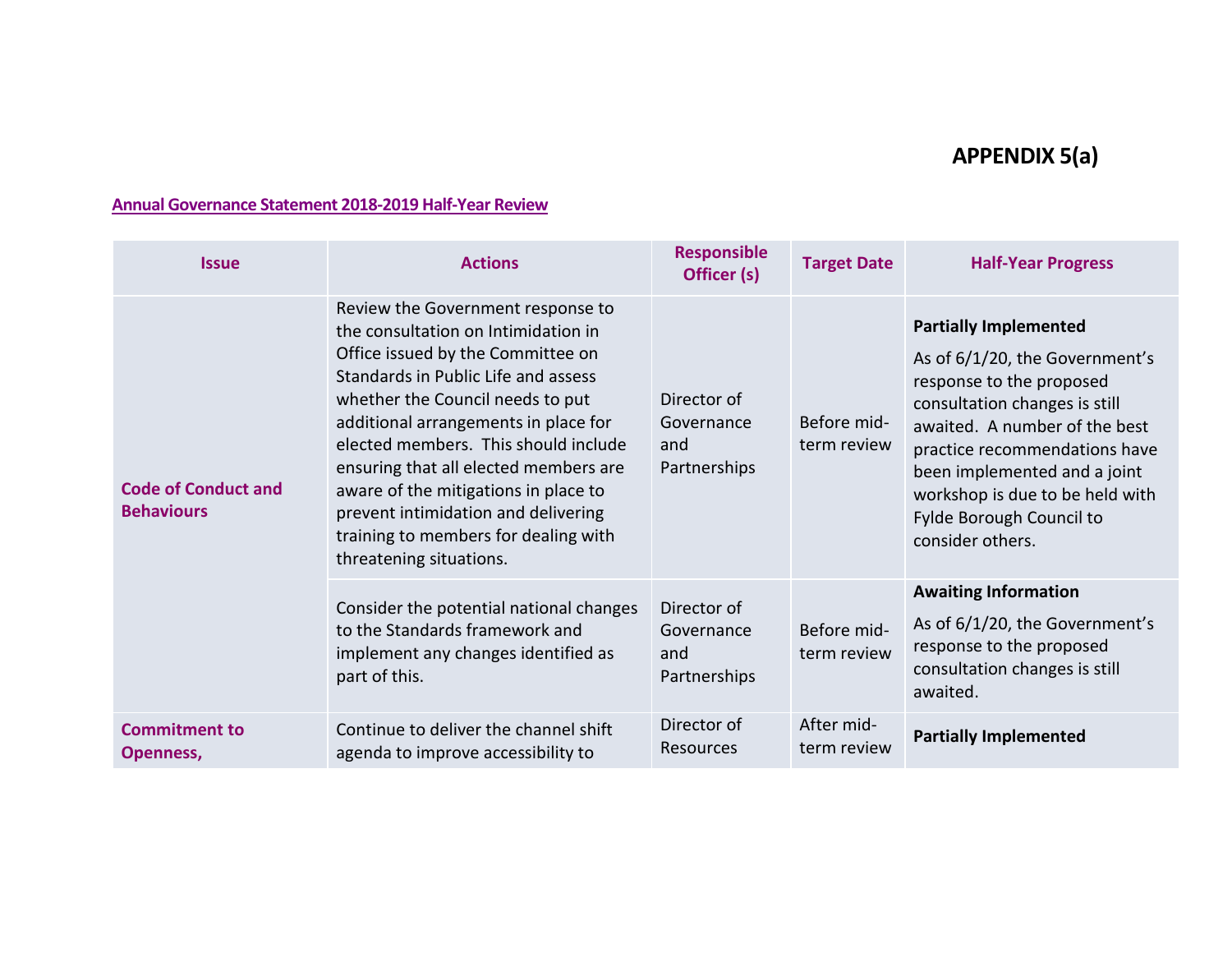| <b>Issue</b>                                    | <b>Actions</b>                                                                                                                    | <b>Responsible</b><br>Officer (s)    | <b>Target Date</b>         | <b>Half-Year Progress</b>                                                                                                                                                                                                                                                              |
|-------------------------------------------------|-----------------------------------------------------------------------------------------------------------------------------------|--------------------------------------|----------------------------|----------------------------------------------------------------------------------------------------------------------------------------------------------------------------------------------------------------------------------------------------------------------------------------|
| <b>Communication and</b><br><b>Consultation</b> | residents and reduce demand on<br>Council resources.                                                                              |                                      |                            | Channel shift projects continue to<br>be rolled out with new projects<br>identified for the next phase.                                                                                                                                                                                |
|                                                 |                                                                                                                                   |                                      |                            | <b>Partially Implemented</b>                                                                                                                                                                                                                                                           |
|                                                 | Implement a Community Engagement<br>Strategy and supported guidance to<br>ensure a coordinate and robust<br>approach is in place. | Director of<br><b>Public Health</b>  | Before mid-<br>term review | The Policy and Strategy are both<br>in draft form awaiting feedback<br>from the Community<br><b>Engagement Steering Group and</b><br>then elected members will be<br>approached for feedback before<br>final approval. Expected<br>completion before the end of the<br>financial year. |
|                                                 | Continue to deliver the web                                                                                                       | Director of                          |                            | <b>Partially implemented</b>                                                                                                                                                                                                                                                           |
|                                                 | development plan ensuring that the<br>Council adheres to the new accessibility<br>requirements which are being<br>introduced.     | Communication<br>and<br>Regeneration | After mid-<br>term review  | The corporate website, Blackpool<br>Unlimited website and the Visit<br>Blackpool website are all being<br>reviewed.                                                                                                                                                                    |
|                                                 |                                                                                                                                   | Director of                          |                            | Implemented                                                                                                                                                                                                                                                                            |
|                                                 | Consider using targeted social media<br>groups for specific groups of residents<br>to share relevant information.                 | Communication<br>and<br>Regeneration | After mid-<br>term review  | The Communications Team target<br>specific groups of residents with<br>specific messages using social<br>media and also more traditional                                                                                                                                               |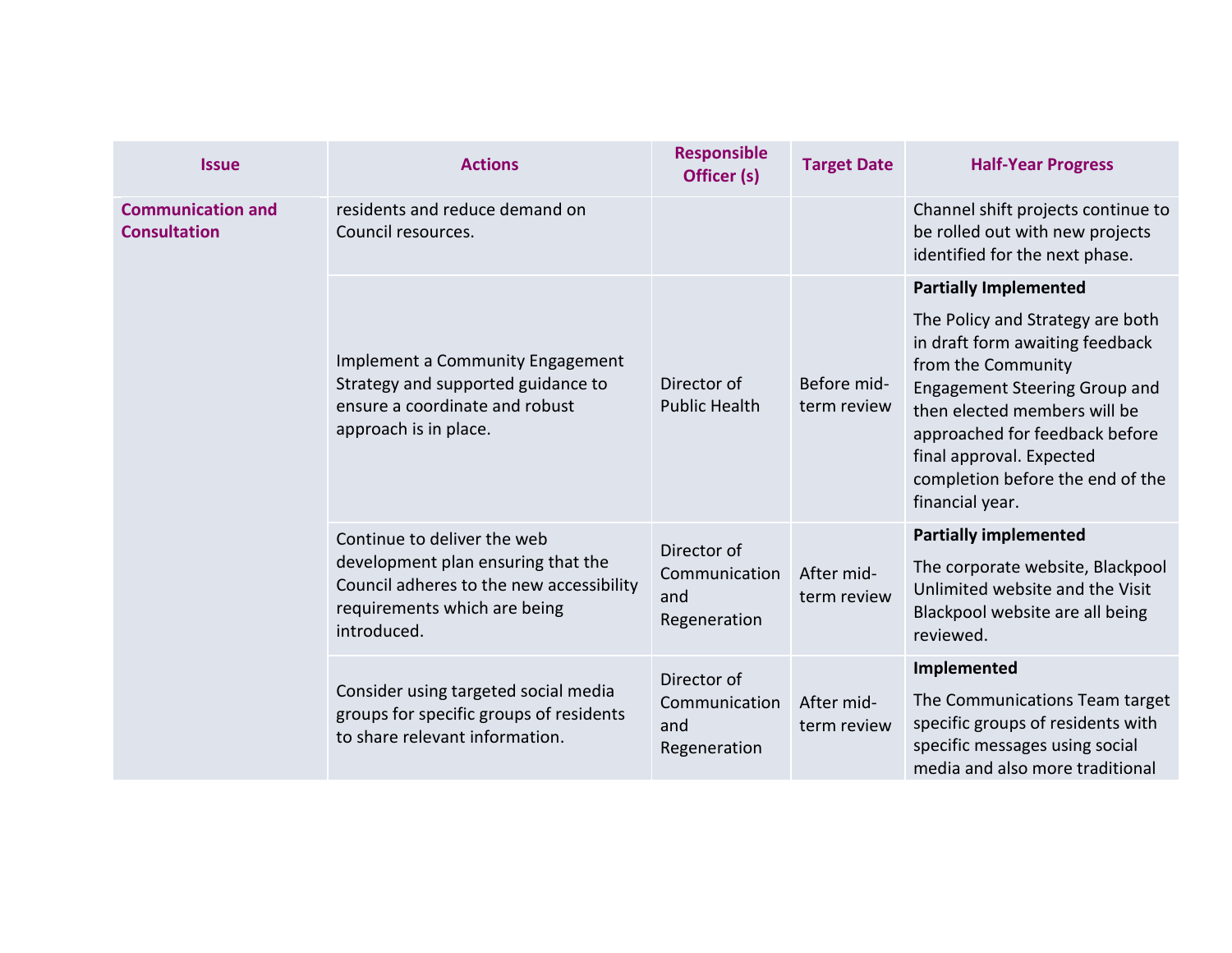| <b>Issue</b>                                                             | <b>Actions</b>                                                                                                                                                                                   | <b>Responsible</b><br>Officer (s)   | <b>Target Date</b>         | <b>Half-Year Progress</b>                                                                                                                                                                                                          |
|--------------------------------------------------------------------------|--------------------------------------------------------------------------------------------------------------------------------------------------------------------------------------------------|-------------------------------------|----------------------------|------------------------------------------------------------------------------------------------------------------------------------------------------------------------------------------------------------------------------------|
|                                                                          |                                                                                                                                                                                                  |                                     |                            | forms of marketing and<br>communication.                                                                                                                                                                                           |
|                                                                          |                                                                                                                                                                                                  |                                     |                            | <b>Partially Implemented</b>                                                                                                                                                                                                       |
|                                                                          | Undertake an evaluation of the benefits<br>of a Wigan deal approach to<br>communications and engagement and if<br>it would be of value to Blackpool / what<br>we can learn from it.              | Director of<br><b>Public Health</b> | After mid-<br>term review  | The Wigan deal has been<br>considered as part of the<br>implementation of the audit<br>recommendations and changes<br>are being adopted where<br>appropriate.                                                                      |
|                                                                          |                                                                                                                                                                                                  |                                     |                            | <b>Partially Implemented</b>                                                                                                                                                                                                       |
| Developing,<br><b>Communicating and</b><br><b>Translating the Vision</b> | Deliver an employee conference which<br>ensures that all staff are aware of how<br>their role fits into the overall vision of<br>the Council building on the findings of<br>the employee survey. | <b>Chief Executive</b>              | Before mid-<br>term review | The Big Staff Conference took<br>place on 5 <sup>th</sup> November 2019 and<br>was attended by over 700<br>employees. The theme of the<br>conference was 'Making a<br>Difference' and it consisted of<br>speeches and 5 workshops. |
|                                                                          |                                                                                                                                                                                                  |                                     |                            | A decision was taken not to send<br>out the employee survey until<br>early 2020.                                                                                                                                                   |
| <b>Roles and</b><br><b>Responsibilities</b>                              | Role descriptions for key elected<br>member responsibility areas should be<br>developed identifying the knowledge<br>required for the role, competencies,                                        | Director of<br>Governance           | Before mid-<br>term review | Implemented<br>Role descriptions were developed<br>for key roles as part of the                                                                                                                                                    |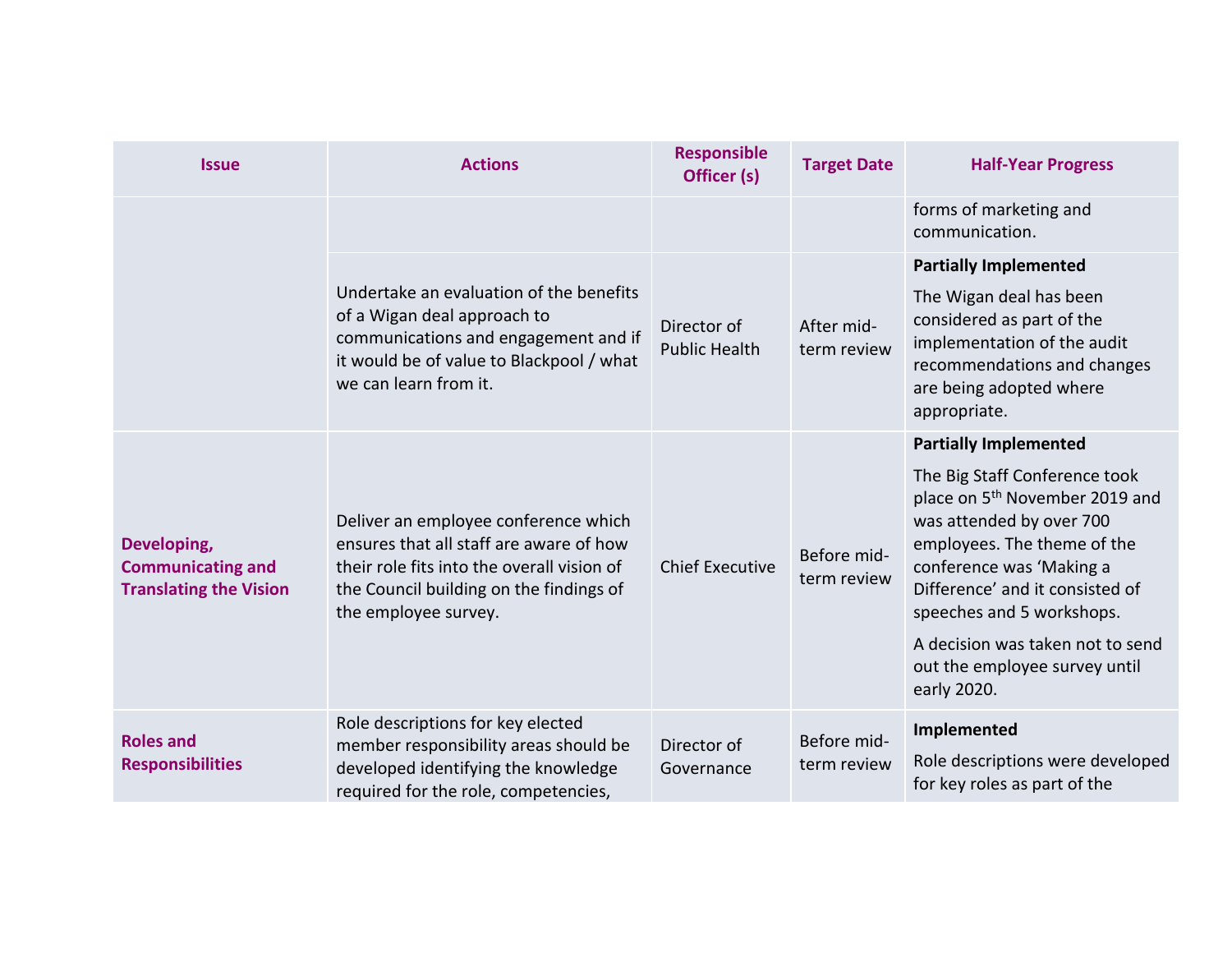| <b>Issue</b>                                                                                                      | <b>Actions</b>                                                                                                                                                                                                                                                | <b>Responsible</b><br>Officer (s)                | <b>Target Date</b>         | <b>Half-Year Progress</b>                                                                                                                                                                                                                                                                                                                                                                                          |
|-------------------------------------------------------------------------------------------------------------------|---------------------------------------------------------------------------------------------------------------------------------------------------------------------------------------------------------------------------------------------------------------|--------------------------------------------------|----------------------------|--------------------------------------------------------------------------------------------------------------------------------------------------------------------------------------------------------------------------------------------------------------------------------------------------------------------------------------------------------------------------------------------------------------------|
|                                                                                                                   | behaviours, time commitment and the<br>requirement to attend training.                                                                                                                                                                                        | and<br>Partnerships                              |                            | induction information which<br>included knowledge,<br>competencies and time<br>commitment. The training offer<br>has been developed as part of<br>the Members' Induction<br>Programme.                                                                                                                                                                                                                             |
|                                                                                                                   |                                                                                                                                                                                                                                                               |                                                  |                            | <b>Partially Implemented</b>                                                                                                                                                                                                                                                                                                                                                                                       |
| <b>Compliance with</b><br><b>Relevant Laws,</b><br><b>Regulations, Internal</b><br><b>Policies and Procedures</b> | Ensure that data protection training is<br>rolled out to staff who do not have IT<br>access, monitor and renew the Council's<br>Information Asset Register and start a<br>programme of GDPR compliance audits<br>to ensure continued compliance with<br>GDPR. | Director of<br>Governance<br>and<br>Partnerships | Before mid-<br>term review | Data Protection training has been<br>rolled out to staff who do not<br>have IT access and the IG Team is<br>in the process of chasing<br>outstanding compliance.<br>The IG Team now has 2 GDPR<br>Certificated IG Specialists in situ<br>and a programme of compliance<br>audits has begun within 2<br>Directorates (Governance and<br>Adults). This will be expanded to<br>the remaining Directorates in<br>2020. |
|                                                                                                                   | Ensure that the recommendations<br>highlighted in the Ofsted Report on                                                                                                                                                                                        | Director of<br>Children's<br><b>Services</b>     | Before mid-<br>term review | <b>Partially implemented</b><br>Since the inspection the<br>recommendations made by                                                                                                                                                                                                                                                                                                                                |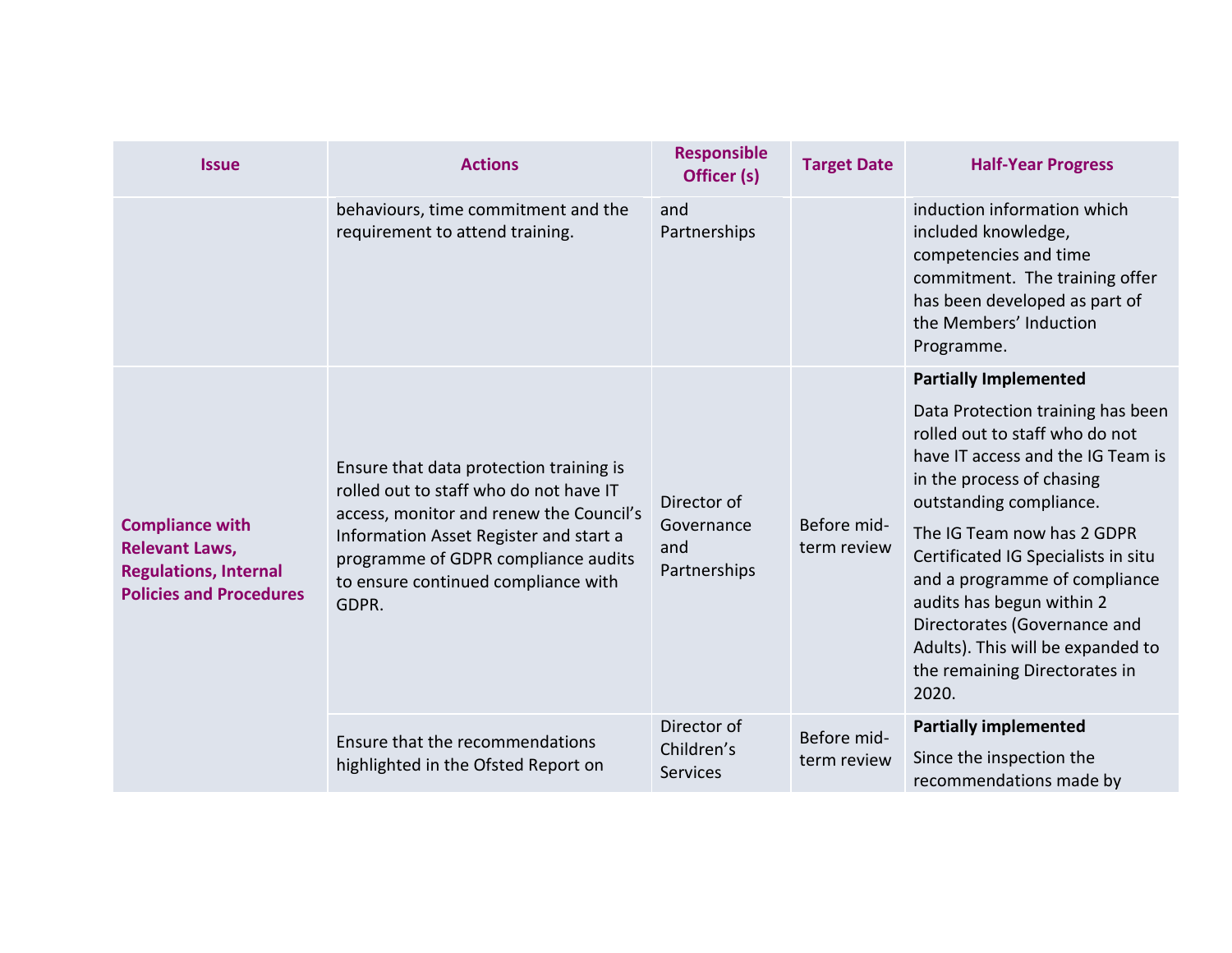| <b>Issue</b> | <b>Actions</b>                                   | <b>Responsible</b><br>Officer (s) | <b>Target Date</b> | <b>Half-Year Progress</b>                                                                                                                                                                                                                                                                                                                                                                                                                                                                                                                                                                                                                                                                                                                                                                                                                 |
|--------------|--------------------------------------------------|-----------------------------------|--------------------|-------------------------------------------------------------------------------------------------------------------------------------------------------------------------------------------------------------------------------------------------------------------------------------------------------------------------------------------------------------------------------------------------------------------------------------------------------------------------------------------------------------------------------------------------------------------------------------------------------------------------------------------------------------------------------------------------------------------------------------------------------------------------------------------------------------------------------------------|
|              | Children's Services are adequately<br>addressed. |                                   |                    | OFSTED have been articulated in<br>clear plans which have driven the<br>work of the senior leadership<br>team in Children's Social Care.<br>The plans have been monitored<br>through the "Getting to Good"<br>board and regularly reviewed by<br>the Chief Executive, lead member<br>for children's services and Leader<br>of the Council.<br>Since the inspection the Council<br>has been subject to scrutiny from<br>the DfE appointed commissioner<br>who confirmed that the authority<br>was leading the required change<br>effectively in her report in June<br>2019.<br>In August 2019 and December<br>2019, OFSTED have undertaken<br>monitoring visits to review<br>progress and have noted areas of<br>improvement against their<br>recommendations, particularly<br>with reference to the Multi<br>Agency Safeguarding Hub, the |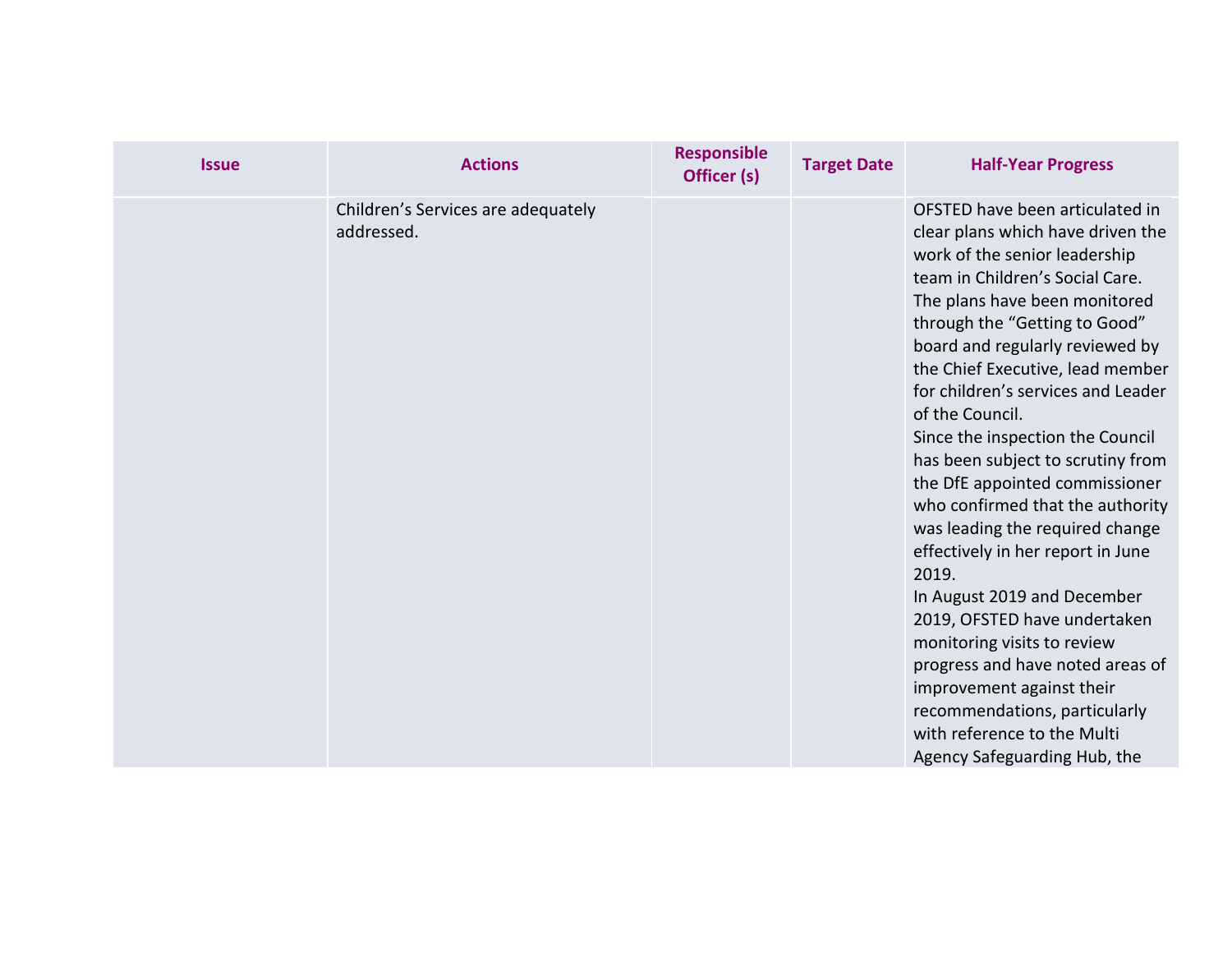| <b>Issue</b> | <b>Actions</b>                                                                                                    | <b>Responsible</b><br>Officer (s)                      | <b>Target Date</b>         | <b>Half-Year Progress</b>                                                                                                                                                                          |
|--------------|-------------------------------------------------------------------------------------------------------------------|--------------------------------------------------------|----------------------------|----------------------------------------------------------------------------------------------------------------------------------------------------------------------------------------------------|
|              |                                                                                                                   |                                                        |                            | "front door" to children's social<br>care services.<br>Plans continue align with the<br>recommendations in to 2020 and<br>will continue to reference them<br>until the point of a re-inspection.   |
|              |                                                                                                                   |                                                        |                            | <b>Partially Implemented</b>                                                                                                                                                                       |
|              |                                                                                                                   | Director of<br><b>Resources</b>                        | After mid-<br>term review  | A Contract Management iPool<br>course was launched in<br>September 2019.                                                                                                                           |
|              | Strengthen contract management<br>across the Council including improved<br>measurement of social value, launch of |                                                        |                            | A Social Value Co-ordinator has<br>been recruited who starts at the<br>Council in January 2020.                                                                                                    |
|              | an iPool course and exploration of<br>software tools.                                                             |                                                        |                            | An internal audit of Contract<br>Management and Social Value<br>has been undertaken with the<br>findings to be discussed at the<br>Corporate Leadership Team to<br>encourage further improvements. |
|              |                                                                                                                   | Director of                                            |                            | Implemented                                                                                                                                                                                        |
|              | Improve the recording and scrutiny of<br>driving at work documentation for the<br>Council's grey fleet.           | Communities<br>and<br>Environmental<br><b>Services</b> | Before mid-<br>term review | A Driving at Work app has been<br>developed and all employees<br>who use their own vehicles on<br>Council business are required to                                                                 |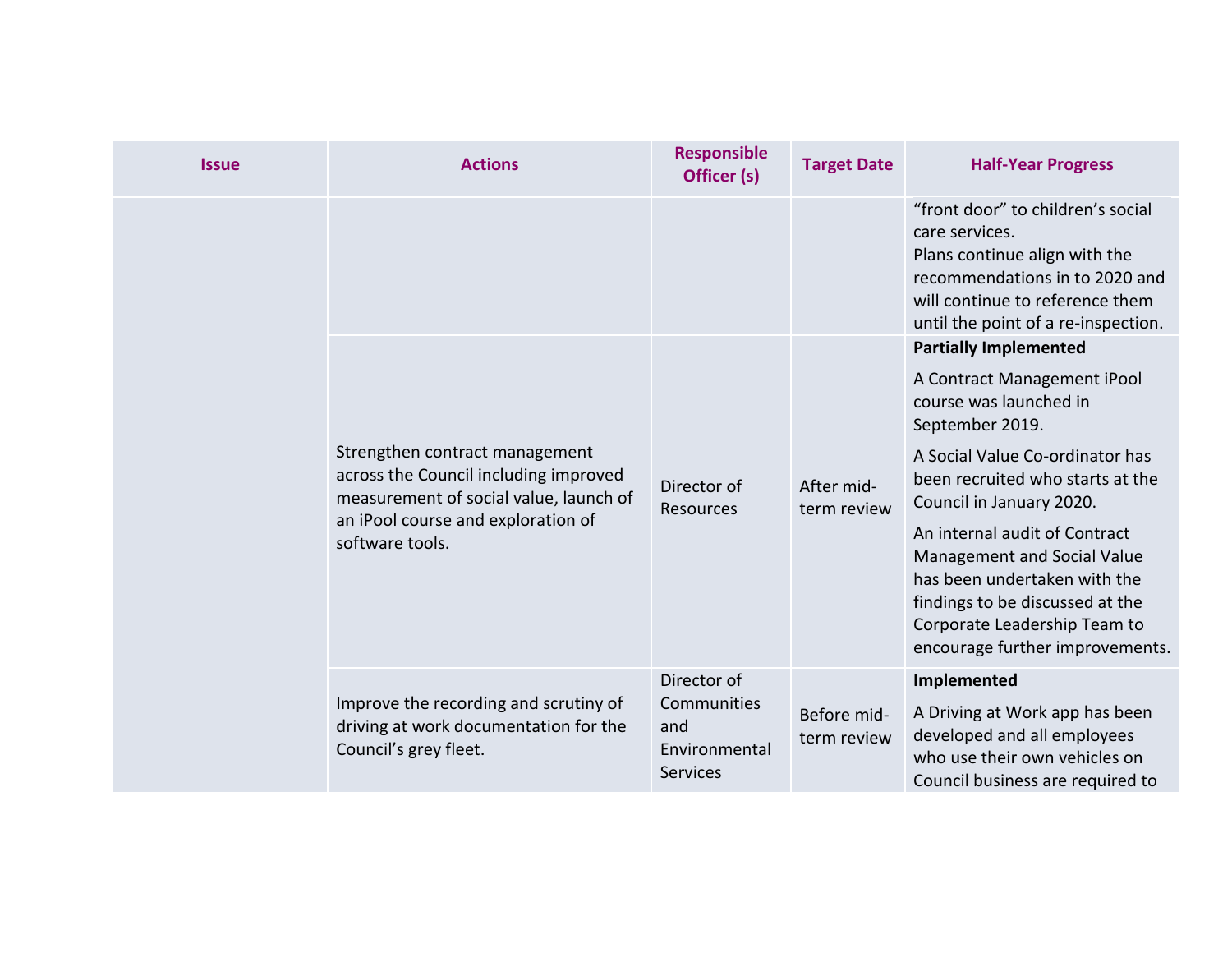| <b>Issue</b>              | <b>Actions</b>                                                                  | <b>Responsible</b><br>Officer (s) | <b>Target Date</b> | <b>Half-Year Progress</b>                                                                                                                                                                                                                                                                                                                                        |
|---------------------------|---------------------------------------------------------------------------------|-----------------------------------|--------------------|------------------------------------------------------------------------------------------------------------------------------------------------------------------------------------------------------------------------------------------------------------------------------------------------------------------------------------------------------------------|
|                           |                                                                                 |                                   |                    | complete this. Failure to do so<br>will result in mileage payments<br>being suspended until the<br>employees do comply.                                                                                                                                                                                                                                          |
| <b>Audit Arrangements</b> | Ensure that effective working relations<br>are developed with the Council's new | Director of                       | Before mid-        | <b>Partially Implemented</b><br>An initial relationship meeting<br>with Deloitte took place on 8th<br>November 2018 to discuss the<br>2018/19 year-end audit process<br>and also identified the main staff<br>contacts for the Council and<br>Deloitte.<br>This was followed by two interim<br>audits during November 2018                                       |
|                           | external auditors.                                                              | Resources                         | term review        | and March 2019.<br>The Audit team was on site from<br>1 <sup>st</sup> June to 31 <sup>st</sup> July 2019. However<br>due to outstanding audit work<br>the Statement of Accounts was<br>not signed off by the 31 <sup>st</sup> July<br>2019 statutory deadline.<br>Further audit work has been<br>undertaken since the Accounts<br>went to the Audit Committee on |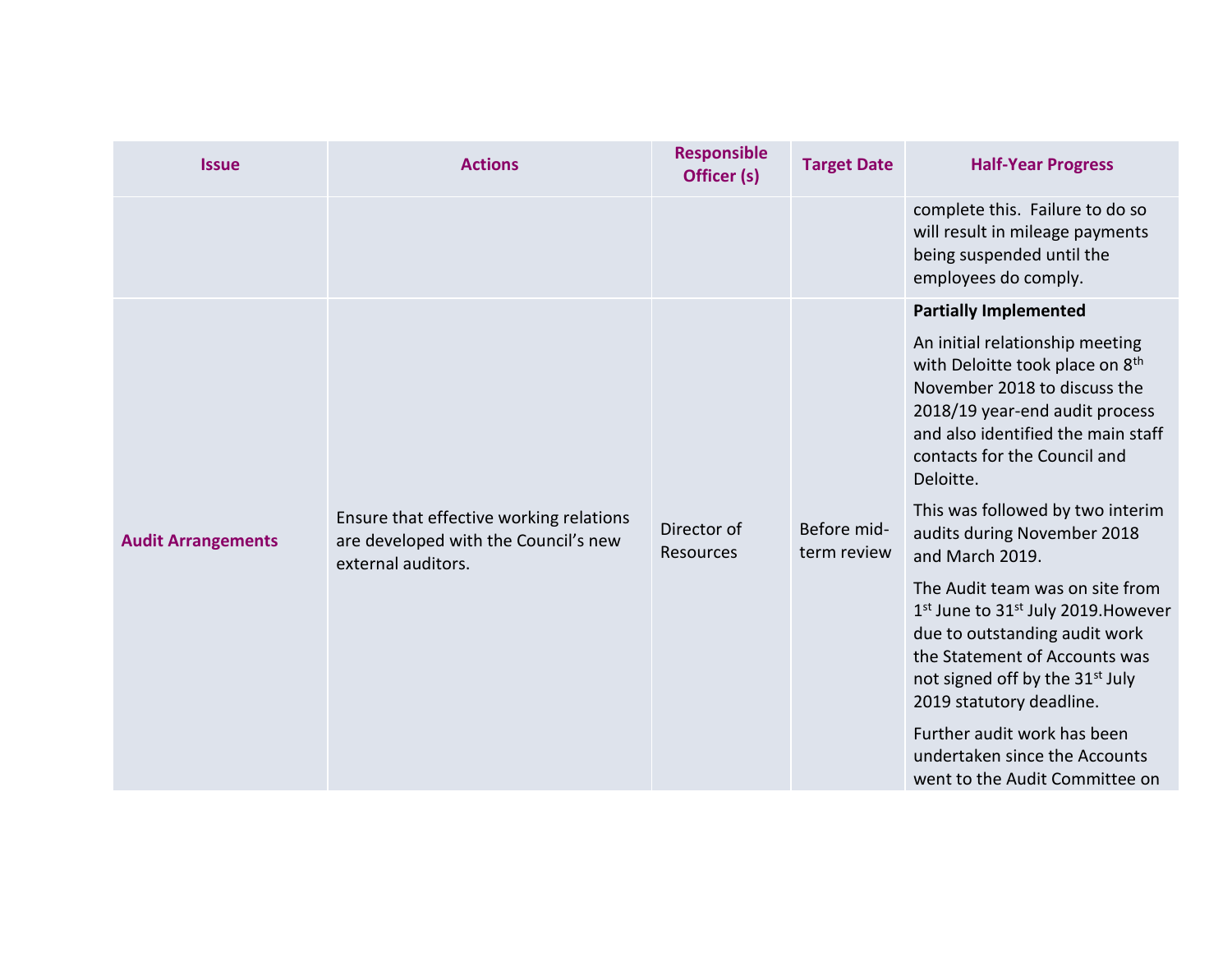| <b>Issue</b>                                                               | <b>Actions</b>                                                                                                                                          | <b>Responsible</b><br>Officer (s)                | <b>Target Date</b>         | <b>Half-Year Progress</b>                                                                                                                                                                                                            |
|----------------------------------------------------------------------------|---------------------------------------------------------------------------------------------------------------------------------------------------------|--------------------------------------------------|----------------------------|--------------------------------------------------------------------------------------------------------------------------------------------------------------------------------------------------------------------------------------|
|                                                                            |                                                                                                                                                         |                                                  |                            | the 25 <sup>th</sup> July 2019 and it is<br>expected that they were signed-<br>off by the Audit Committee on<br>the 27 <sup>th</sup> November 2019.                                                                                  |
|                                                                            |                                                                                                                                                         |                                                  |                            | Steps will be taken to strengthen<br>relationships going forward.                                                                                                                                                                    |
|                                                                            |                                                                                                                                                         |                                                  |                            | Implemented                                                                                                                                                                                                                          |
| <b>Counter Fraud and Anti-</b><br><b>Corruption</b><br><b>Arrangements</b> | Implement joint working for<br>investigations with the Department for<br>Work and Pensions.                                                             | Director of<br><b>Resources</b>                  | Before mid-<br>term review | Joint working arrangements for<br>fraud investigation with the DWP<br>are now in place. These focus on<br>cases where there is an interest<br>in a joint prosecution such as<br>where benefit and council tax<br>fraud is suspected. |
|                                                                            |                                                                                                                                                         |                                                  |                            | <b>Partially Implemented</b>                                                                                                                                                                                                         |
| <b>Scrutiny Arrangements</b>                                               | Deliver the actions arising from the<br>review of the scrutiny function by North<br>West Employers via the working group<br>which has been established. | Director of<br>Governance<br>and<br>Partnerships | Before mid-<br>term review | The following actions have been<br>implemented as a result from the<br>scrutiny review:                                                                                                                                              |
|                                                                            |                                                                                                                                                         |                                                  |                            | -Establishment of Scrutiny<br>Leadership Board and report into<br>Council                                                                                                                                                            |
|                                                                            |                                                                                                                                                         |                                                  |                            | - scrutiny committees have a<br>greater role in policy                                                                                                                                                                               |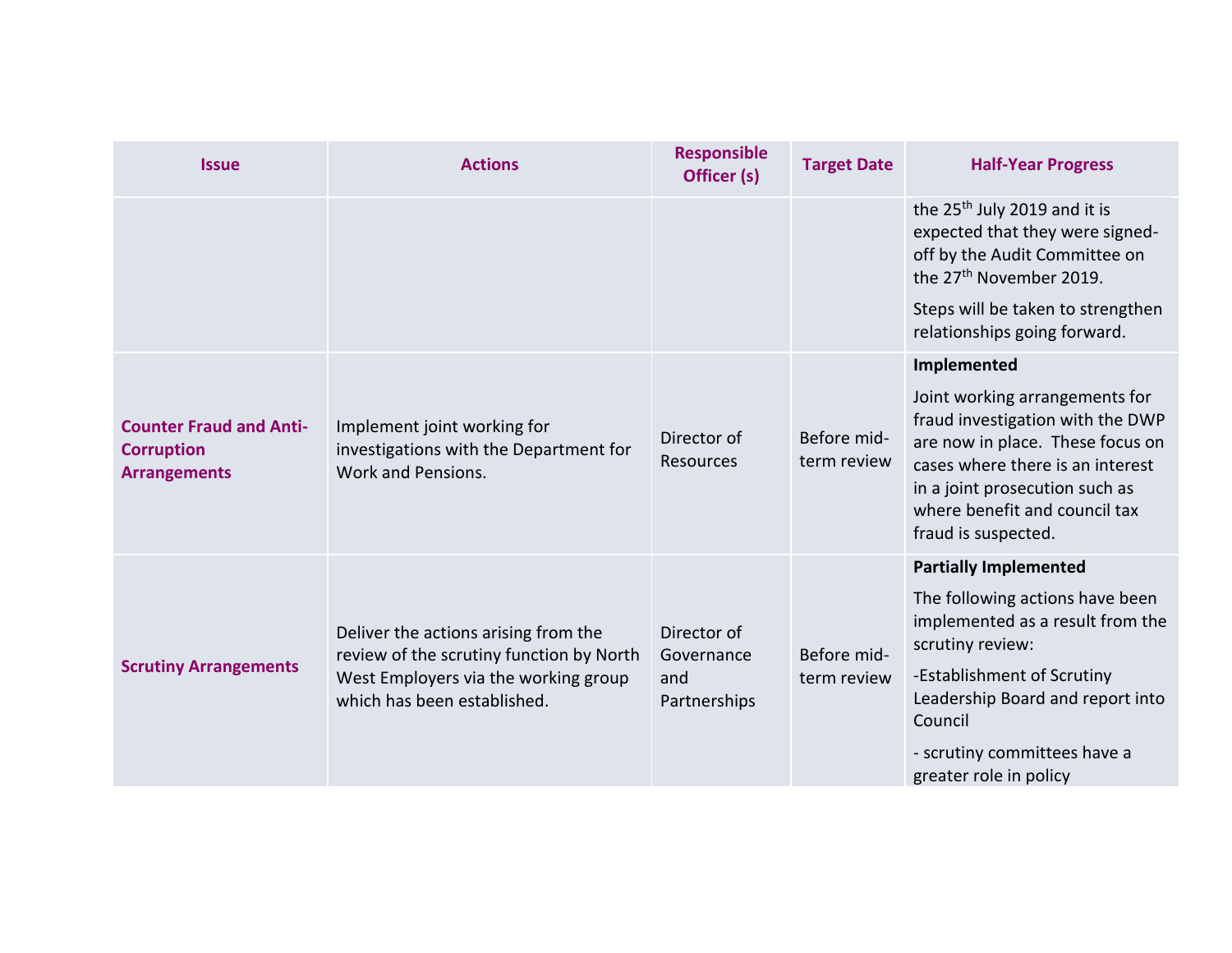| <b>Issue</b>                   | <b>Actions</b>                                                                                                             | <b>Responsible</b><br>Officer (s) | <b>Target Date</b>         | <b>Half-Year Progress</b>                                                                                                                                                                                   |
|--------------------------------|----------------------------------------------------------------------------------------------------------------------------|-----------------------------------|----------------------------|-------------------------------------------------------------------------------------------------------------------------------------------------------------------------------------------------------------|
|                                |                                                                                                                            |                                   |                            | development and financial<br>monitoring                                                                                                                                                                     |
|                                |                                                                                                                            |                                   |                            | - establishment of a programme<br>of scrutiny task and finish reviews                                                                                                                                       |
|                                |                                                                                                                            |                                   |                            | - regular scheduled dialogue<br>between scrutiny Chairs and the<br>Executive                                                                                                                                |
|                                |                                                                                                                            |                                   |                            | - regular items on scrutiny at<br>Corporate Leadership Team<br>meetings                                                                                                                                     |
|                                |                                                                                                                            |                                   |                            | - development of scrutiny<br>training programme                                                                                                                                                             |
|                                |                                                                                                                            |                                   |                            | A process for capturing the<br>impact and outcomes of scrutiny<br>is currently being developed.                                                                                                             |
|                                |                                                                                                                            |                                   |                            | <b>Partially implemented</b>                                                                                                                                                                                |
| <b>Learning and Developing</b> | Develop an information pack for<br>managers to use with casual and agency<br>staff for CLT approved mandatory<br>training. | <b>Chief Executive</b>            | Before mid-<br>term review | A decision has been made that<br>agency and casual employees<br>who utilise Council devices<br>should complete the iPool<br>modules for ICT Security and<br>GDPR and work is underway to<br>implement this. |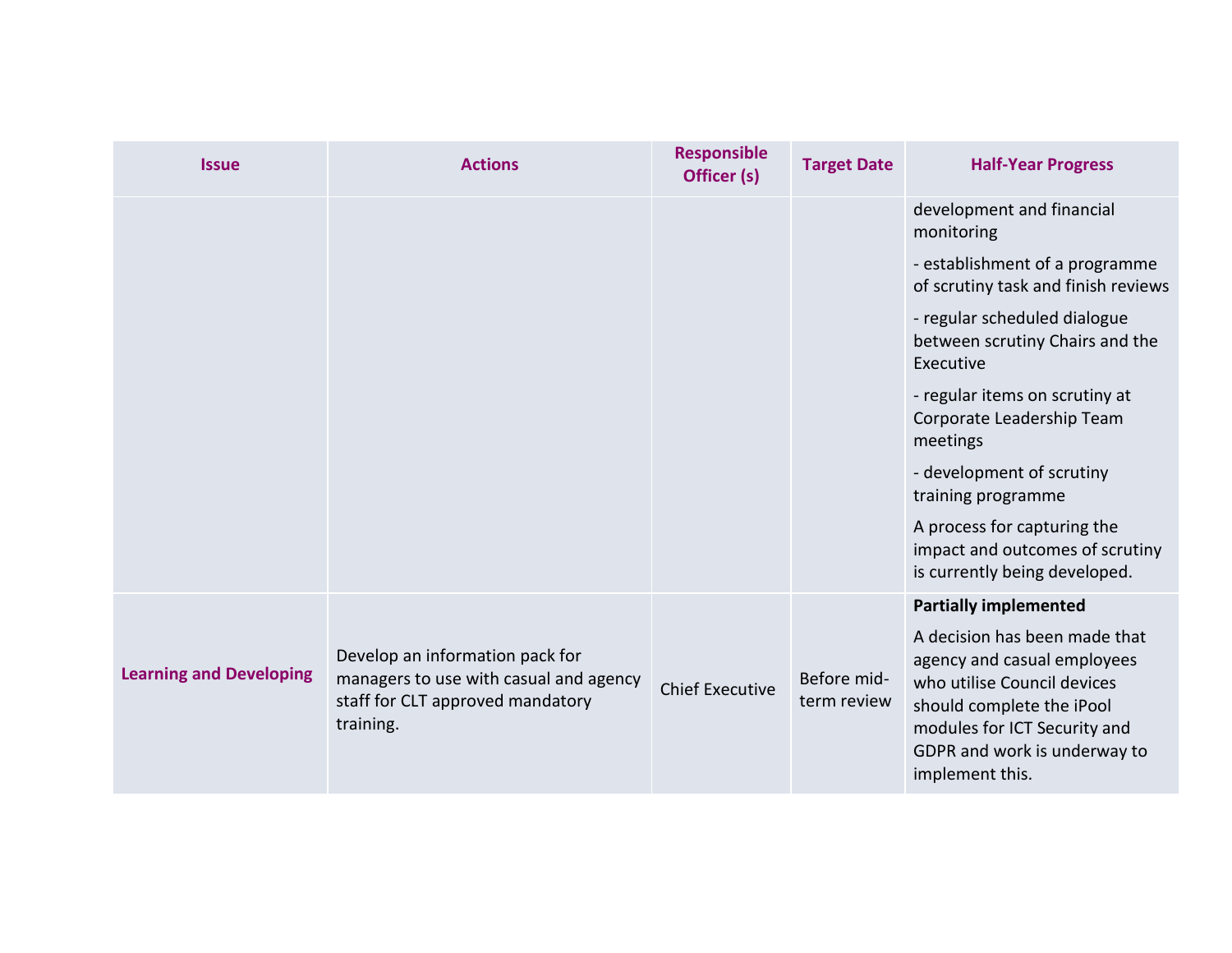| <b>Issue</b> | <b>Actions</b>                                                           | <b>Responsible</b><br>Officer (s) | <b>Target Date</b>         | <b>Half-Year Progress</b>                                                                                                                                                                |
|--------------|--------------------------------------------------------------------------|-----------------------------------|----------------------------|------------------------------------------------------------------------------------------------------------------------------------------------------------------------------------------|
|              |                                                                          |                                   |                            | In addition, for the many casual<br>workers who do not utilise<br>Council devices, workbooks are<br>available for the other mandatory<br>iPool courses which can be used<br>by Managers. |
|              |                                                                          |                                   |                            | ICT is considering the use of an<br>app which would enable a more<br>streamlined process to be put in<br>place.                                                                          |
|              |                                                                          |                                   |                            | Implemented                                                                                                                                                                              |
|              | Ensure that succession planning is<br>embedded in the appraisal process. | <b>Chief Executive</b>            | Before mid-<br>term review | A succession planning guide for<br>managers has been developed<br>and was launched alongside IPA<br>2019.                                                                                |
|              | Deliver a Leadership Development                                         |                                   |                            | Implemented                                                                                                                                                                              |
|              | Programme based on the outcome of<br>the Leadership Survey.              | <b>Chief Executive</b>            | After mid-<br>term review  | The programme of Leadership<br>training is in place and has been<br>approved by CLT.                                                                                                     |
|              | Continue the roll-out of Windows 10                                      |                                   |                            | <b>Partially Implemented</b>                                                                                                                                                             |
|              | incorporating training on how to work<br>smarter using Office 365.       | Director of<br>Resources          | After mid-<br>term review  | As of the 8 <sup>th</sup> January 2020 we are<br>now in the last 5% of completing<br>the Windows 10 roll-out.                                                                            |